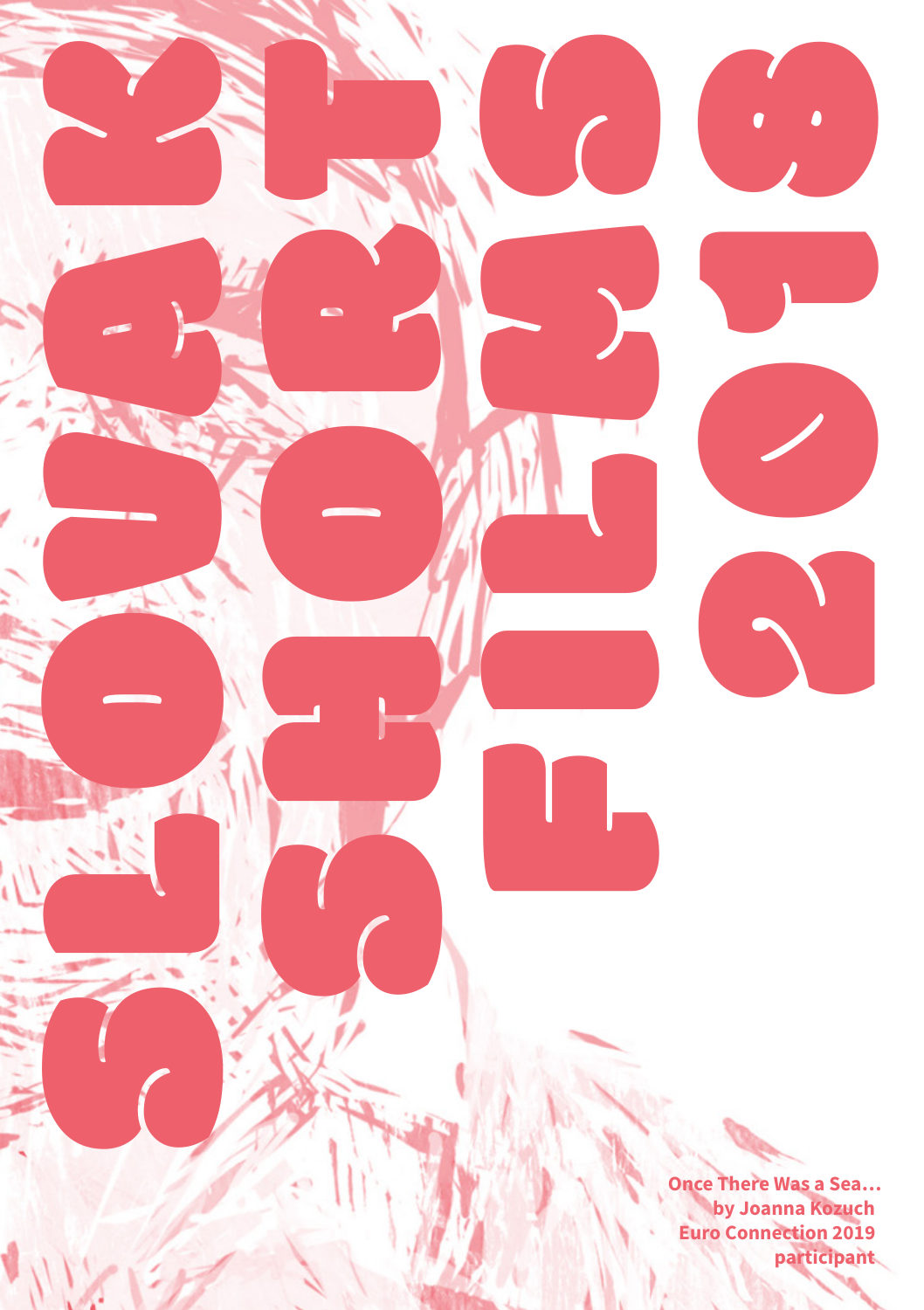# **Only Plastics and Diamonds Are Forever**

*Iba plasty a diamanty sú večné directed by Štefánia Lovasová SK, 2018, 23 min.*

Lucia cannot find anyone with whom she could keep up any kind of relationship. The only companion she has is her dog Fero, who is always at her side. When her new roommate, Youtuber Peter, moves into the flat, she realises that it is not only plastics and diamonds that are forever.

#### **Pura Vida**

*directed by Martin Gonda SK, 2018, 30 min.*

Financial crisis enters the households of a provincial town and people start to lose their jobs. Two adolescent brothers rebel against their father, a factory foreman, who becomes a scapegoat for the frustrated community.





*directed by Lucia Kašová SK, 2018, 20 min.*

A philosophical assemblage of the different worlds of people who never meet, despite sharing the same geographical location – one kilometre of one riverbank of one city, any city.

**OYMYAKON: The Story of the CONTER STORY OF SOCIETY. Coldest Inhabited Place** *OJMIAKON: Príbeh najchladnejšieho obývaného miesta directed by Dominik Bari SK, 2018, 28 min.*

Witness a day in the life of the citizens of the coldest inhabited place on Earth and discover the challenges they face in this inhospitable landscape where the lowest ever recorded temperature stands at -71.2°C (-95.8°F).

**Unsung Heroes** *Biele vrany a hrdinovia medzi nami various directors SK, 2018, 6 x approx. 26 min., 1 x 52 min.*

A seven-episode series about socially resonant phenomena expressed by way of the stories, fates and actions of specific people who have not remained indifferent to the moral failures

**Persona Grat** *directed by Daniela Krajčová SK, 2018, 15 min.*

The story of the young refugee, Faisal, from his childhood in Afghanistan, his journey to Europe, to his effort to integrate in Slovakia. The animation of the ink painting on transparent film brings an impressive art technique and makes it possible to markedly stylise and colour the characters.



**Luma Andre Keriko — A World Within a Soul**  *Luma Andre Keriko — Svet v duši directed by Katarína Kočanová SK, 2018, 41 min.*

Karin lived in a Roma settlement. Nowadays, she is living with her white boyfriend in Bratislava. With the help of a hand-held camera, the protagonist reveals not only the privacy of her relationship but also her inner struggle with her Roma identity.

**Off Season**  *Po sezóne*  directed by Andre *SK, 2018, 35 min.*

A film about one of the most significant buildings of the 20th century – the abandoned Machnáč sanatorium in the spa town of Trenčianske Teplice. A functionalist building that marked the materialisation of the architect's concept of humanism. Today: a modernist ruin of utopia.

# DOCUMENTARY DOCUMENTARY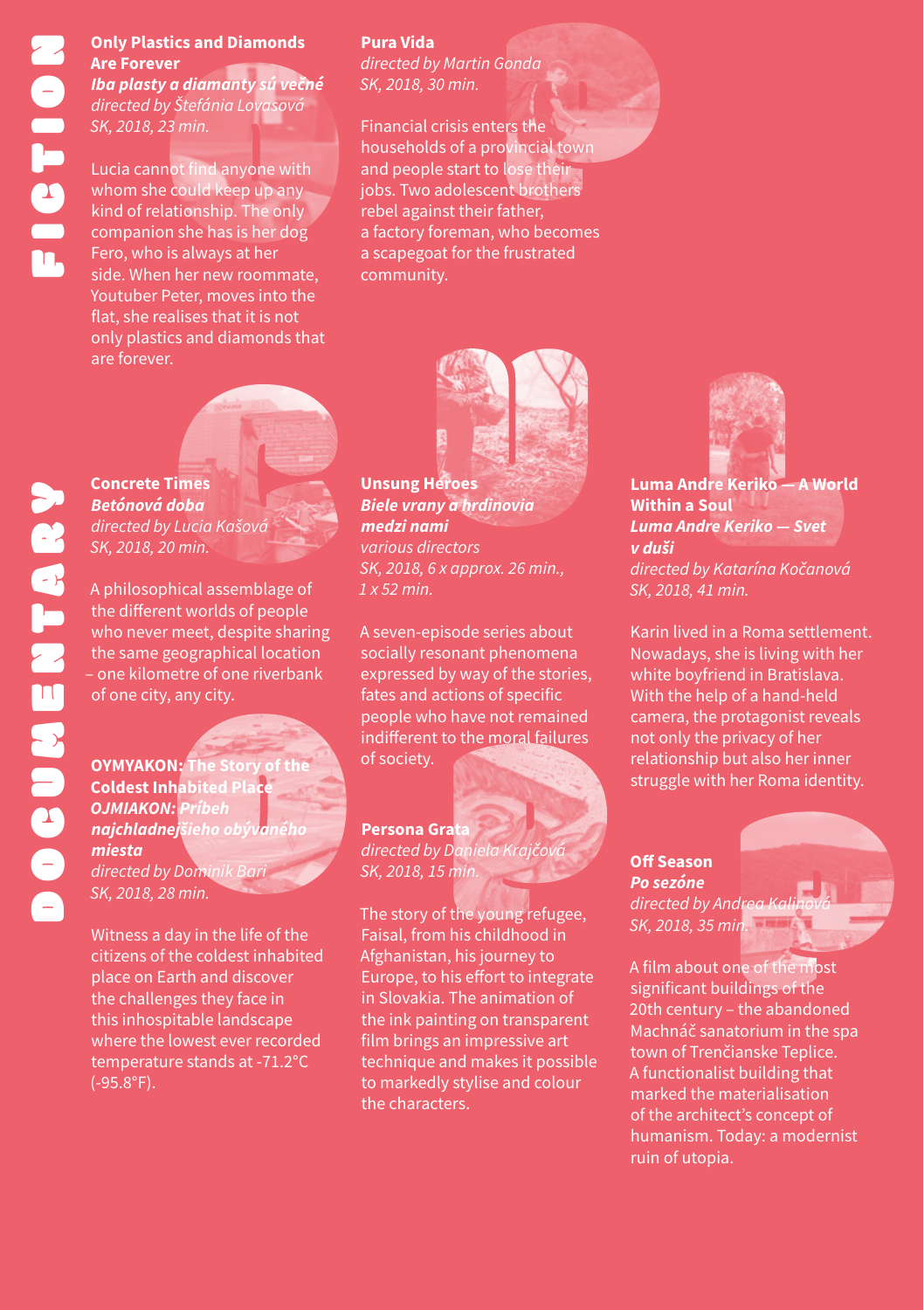#### **Wild Beasts**  *Divoké bytosti*

*directed by Marta Prokopová SK - CZ, 2018, 12 min.*

Three short stories. Three broken relationships. Through the eyes of one girl and two animals.

#### **Monster**  *Monštrum directed by Martin Snopek SK, 2018, 7 min.*

Monster is a short story dealing with the universal theme of human fear and threat. It introduces the topic of global disasters which are set in motion by someone powerful at the top of the pyramid. Unfortunately, it is highly topical nowaday



**The Tots**  *Drobci*

*directed by Vanda Raýmanová, Michal Struss SK, 2018, à 8 min.*

The big adventures of little heroes.

### **Fifi Fatale**

*directed by Mária Kralovič SK, 2018, 14 min.*

Fifi is the "femme fatale" of a small bar. She appears ever night to do her dance routine. When she enters the place, everybody clamps up. The secret, the reason why everybody comes to the bar to watch her show, is hidden in the bottles neatly aligned on the shelf behind the bar. Fifi is a "manbuster".

#### **Poetika Anima**

*directed by Kriss Sagan SK, 2018, 5 min.*

Poetika Anima is a non-narrative animated film based on a lyrical poem created by the synthesis of director's diary notes. Countless symbols and visual metaphors, along with the original atmospheric music by Frederic Robinson, create a story rich with interpretations about a woman who transforms her disheartenment within a fluid spacetime.

# **Journey**

*directed by Marek Jasaň SK - CZ, 2018, 9 min.*

Journey is the story of a man who daydreams entering the minds of people around him, stealing their dreams, desires and personal experience in order to fill his own, empty mind.

#### **Untravel** *Neputovanja directed by Ana Nedeljković, Nikola Majdak Jr.*

*RS - SK, 2018, 10 min.* 



A film about (local) patriotism, tourism and emigration. The girl has lived in a grey, isolated country, enclosed by a huge wall. She has never travelled anywhere, but all her life she has dreamt of leaving forever for a perfect world called Abroad.



**Mimi and Lisa - Christmas Lights Mystery** *Mimi a Liza - Záhada vianočného svetla directed by Ivana Šebestová, Katarína Kerekesová SK - CZ, 2018, 26 min.*

Blind, shy Mimi and restless, crazy Lisa discover the amazing worlds of neighbours in their house. Extraordinery friendship of two girls brings a lot of adventures, but also opens hearts of people living in the house. And now all these people will celebrate Christmas together. **KA-BOOM!** *TRESKY PLESKY! directed by Veronika Kocourková SK, 2018, à 8 min.*

KA-BOOM! is a TV series about natural phenomena and weather. The main character, Cate Strophe from Ka- Boom TV, brings us into the world of particles and molecules and explains us the basics of weather processes.